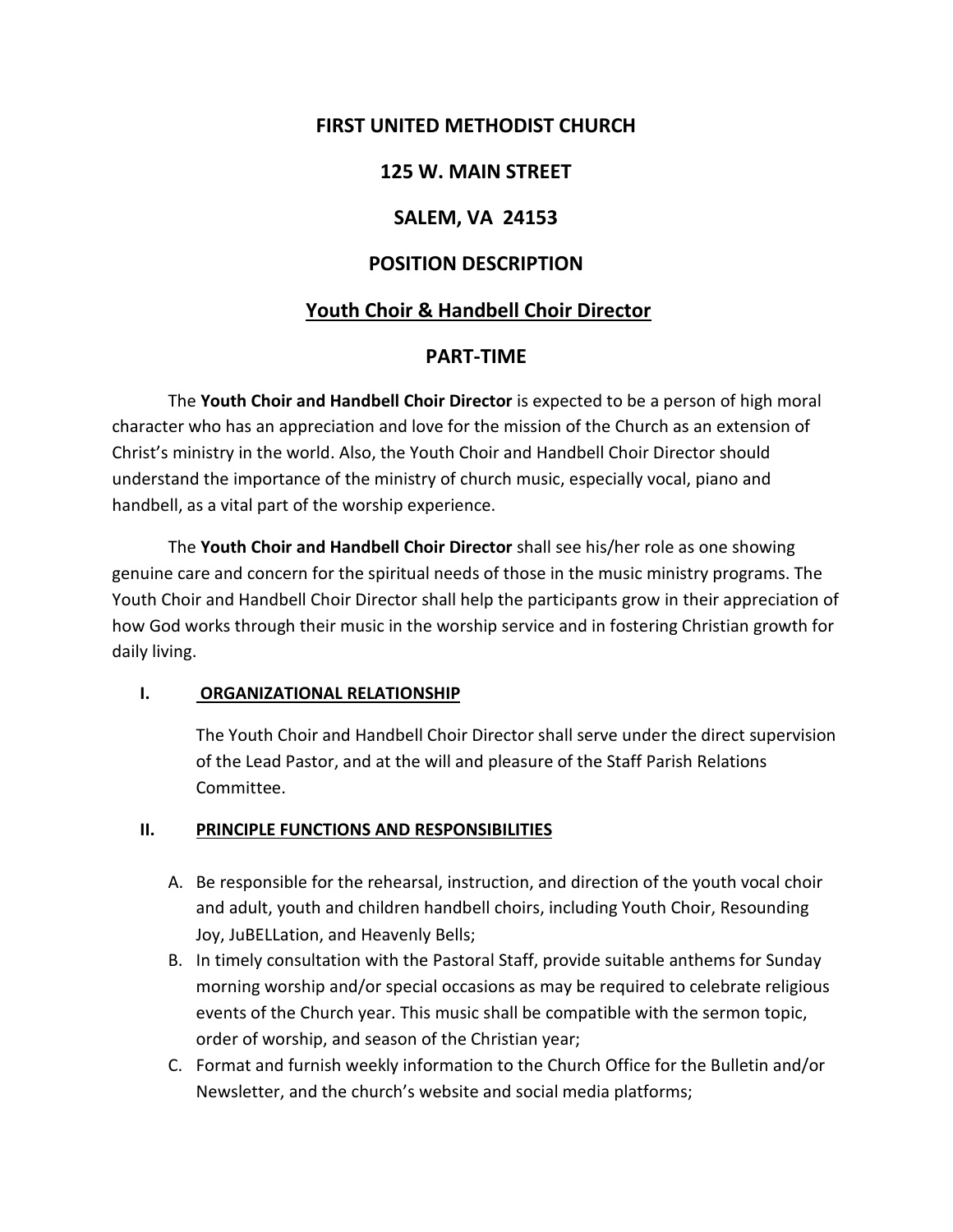- D. Develop and maintain effective practice schedules for the Youth Choir, Resounding Joy, and JuBELLation, and Heavenly Bells;
- E. Collaborate with all musical groups, including the Sanctuary Choir, Children's Choir, and GENESIS Praise Band, to schedule music for the church worship services;
- F. Participate in community engagement through collaboration with other churches and organizations, concert series, and interaction with local schools and colleges to provide a bridge between the church and community in music and worship arts;
- G. Recruit volunteers and guest musicians, as needed, to assist with choirs and musicial ensembles;
- H. Maintain the condition and upkeep of the handbells, handchimes, and related equipment with consultation from local technicians,
- I. Maintain an organized music library for the youth vocal choir and handbell choirs;
- J. Prepare and manage an annual budget for the requirements of this position, and submit the budget during the church's annual budget process;
- K. Participate in continuing education workshops in consultation with the Lead Pastor;
- L. Attend staff meeting as required by the Lead Pastor and church committee meetings as they relate to the participation of the Youth Choir Resounding Joy, JuBELLation, and Heavenly Bells in worship;
- M. Notify the Lead Pastor when unable to perform the duties of the Youth Choir and Handbell Choir Director;
- N. Perform other related duties as may be required in order to successfully fulfill the position of Youth Choir and Handbell Choir Director, and as directed by the Lead Pastor.

### **III. QUALIFICATIONS**

- A. Bachelor's degree required with a major in music. Coursework in church music and choral conducting preferred;
- B. Experience in leading and directing choral, handbell, and other instrumental music;
- C. Experience with teaching multiple age groups, including children, youth and adults;
- D. Knowledge of handbells and handchimes along with their maintenance;
- E. Ability to read and teach the reading of music at age appropriate levels;
- F. Strong keyboard and sight-reading skills, particularly with traditional worship music genres;
- G. Ability to train music ministry participants to the highest of musical standards in a manner that provides a high quality offering and motivates and builds the individual and ministry as a whole;
- H. Excellent oral and written communication skills;